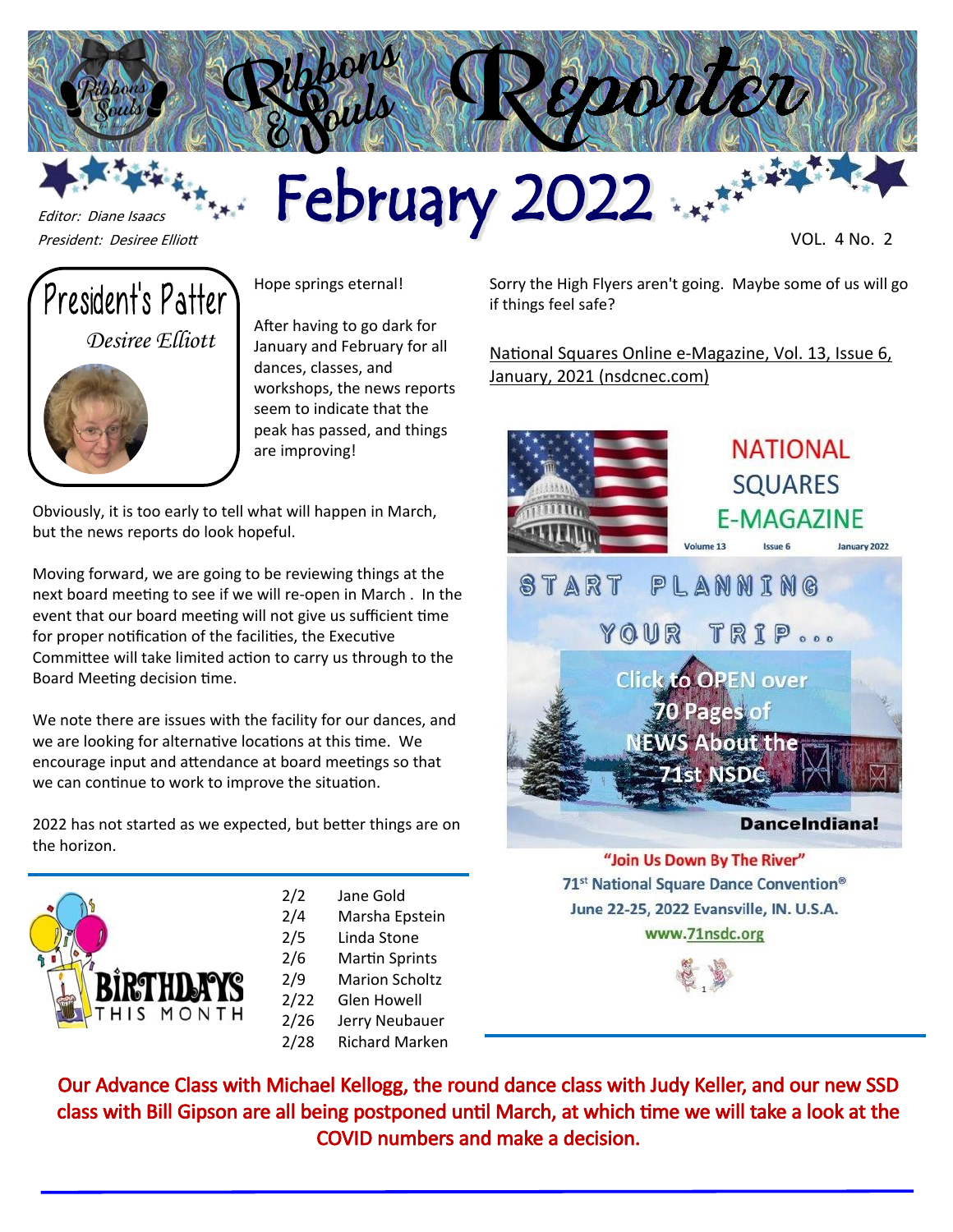**DDD** 

## **ASSOCIATED SQUARE DANCERS**



*Jan Bartholemew, A Square D Delegate*

The Associated Square Dancers South Bay/Westside District meeting was held on January 10, 2022. This seems like a long time ago now. The omicron variant is affecting club dance schedules. Here is the club news, from the meeting and from delegates' updates since then.

The Inglewood Guys & Dolls has temporarily closed their class. It had been put on through the City of Inglewood with Sylvester teaching. However, the senior center where they have been in the past is no longer open at night.

The Boots & Bows have postponed their Thursday night classes to a later start date, and they cancelled their January dance. Their refresher workshop is postponed until February. They plan to hold their February 19 dance with Johnny Preston calling.

Shoreline Squares cancelled their January dance, which would have been held on January 22. Their workshops in A1A2 are cancelled for January and hopefully will resume on February 3. Their next dance will be on April 23.

At the district meeting, Fredi clarified that A Square D does not prescribe covid procedures for clubs. Apparently there had been some confusion in this matter.

There will be no Sweetheart Ball this year. However, we hope to hold the Spring Fling on Sunday, June 5, if clubs can get their SSD classes started by March.

At the district meeting we went over tax forms which need to be submitted by January 31, and at the next A Square D general meeting we will discuss an additional tax form. 'Tis the season for taxes!

The A Square D general meeting will be held on February 20. In addition to talking about the tax form, we will hold elections for board members. Club treasurers are encouraged to attend the next general meeting. But I don't need to extend a special invitation to our illustrious treasurer Judy Fisher, because she is also the treasurer of A Square D.

I haven't mentioned this recently, but the Ribbons & Souls is a well-connected club. These members hold these positions on the A Square D board: Fredi Levitt, president and IRS officer; Barbara Schwartz, secretary; Judy Fisher, treasurer and insurance officer; Pam Bailis, senior district director and hi-flyers coordinator; Norma Spieker, historian and trustee representative; and Art and Adrienne Omansky, membership chairs.

Good going, Ribbons & Souls!



*Nancy Tu and Ruth Fisher*

### Advance Class starting in March in the Multipurpose Room

We are ecstatic that Michael Kellogg will be teaching our Advance class. Our intention is to dance from 7:00-8:45 on Tuesdays starting March 1, 2022! Here's to the Covid surge passing by then and we all feel safe enough to return to dancing. Please arrive at 6:45 to sign in. You may attend if you are proficient in Plus and Mainstream. You do not need to know Advance; this is a class not a workshop.

We will be dancing in the Multipurpose Room in the Culver City Veterans Memorial Building. This is the same room where we held our workshops and will be holding our SSD classes.

You will need to show proof of vaccination and booster if within the right time frame. We are requiring that everyone wear a mask, not a scarf or bandana. We would prefer that you choose a KN95 or N95, however that is not a requirement. Please bring water to hydrate since no refreshments or water will be provided for you.

Please contact Nancy Tu by email: [nncyt2002@aol.com](mailto:nncyt2002@aol.com) or call: 323-294-0069 and let her know that you are coming in March.

You do not need a partner to attend. Fee is \$10 per class.

It will be a lot of fun!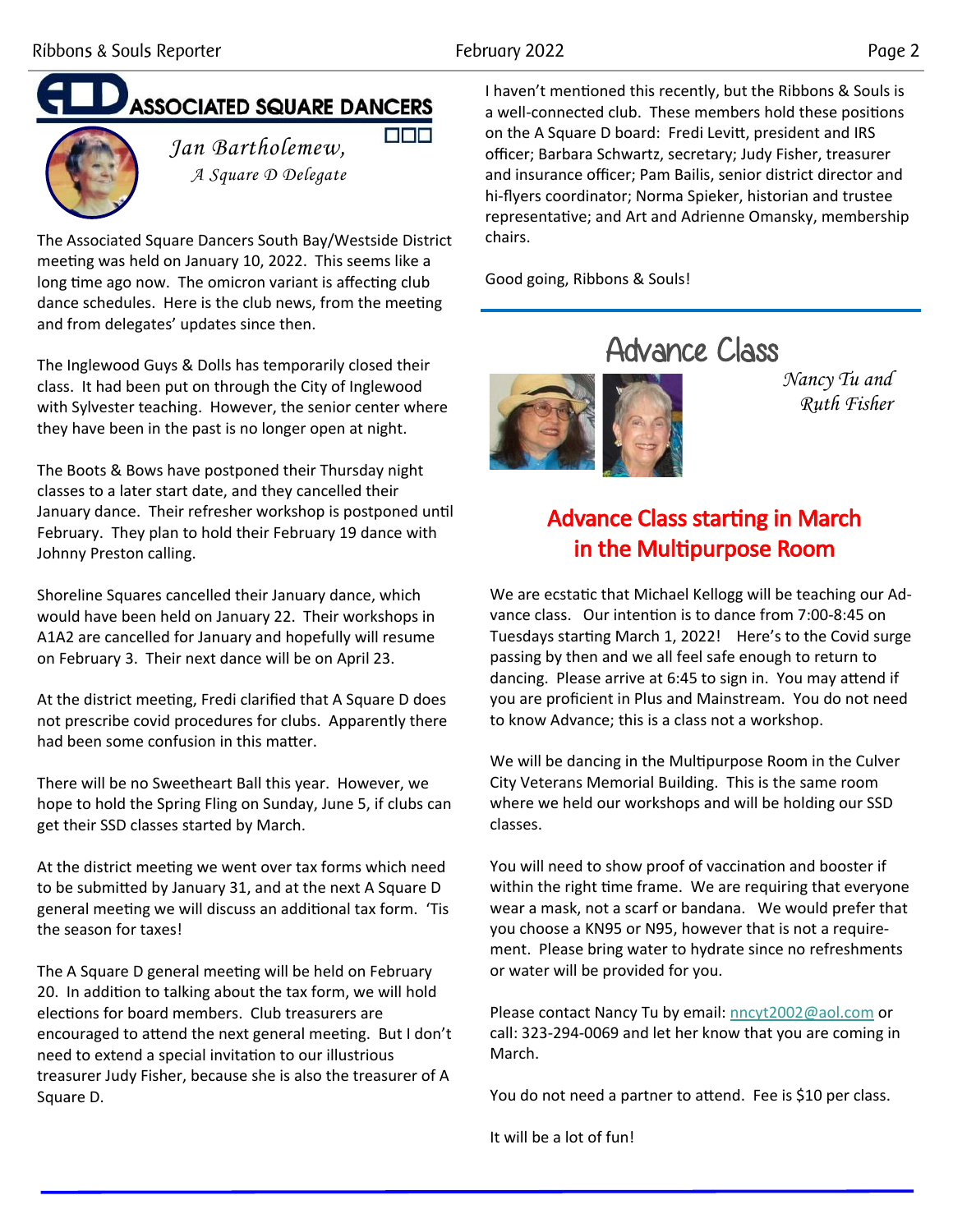

*Map courtesy of Judy Fisher*